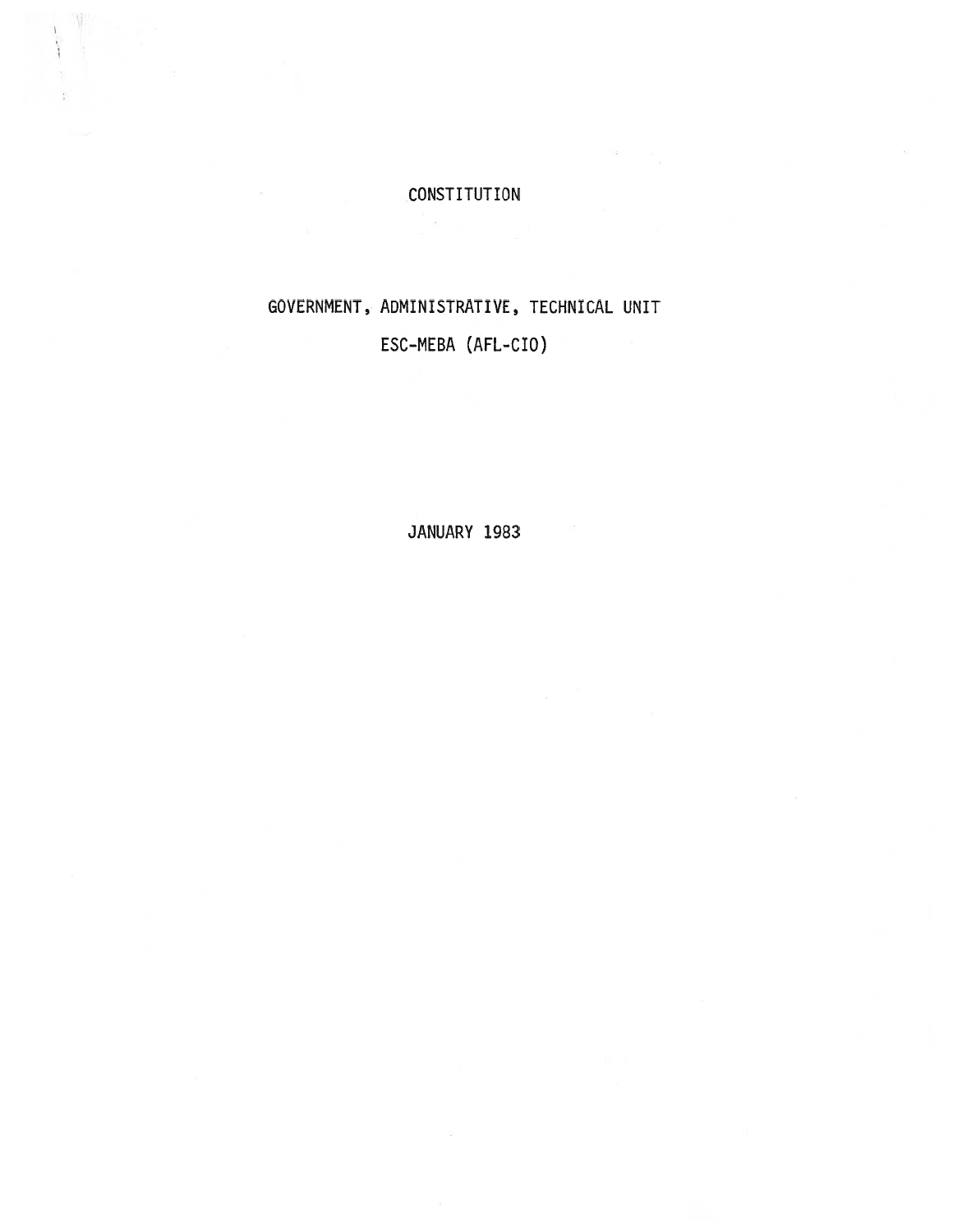1.01 The name of this organization shall be "Government, Administrative, Technical Unit of Engineers and Scientists of California" and Engineers and Scientists of California-MEBA (AFL-CIO) hereinafter referred to in this Constitution as the "Unit" and the "Union" respectively.

# ARTICLE II: OBJECTIVES AND POLICIES

2.01 The members of the Unit shall be governed by the Constitution of ESC-MEBA and this set of Bylaws in their relationship with the Union.

- 2.02 The objectives of the Unit shall be:
	- A. To suppor<sup>t</sup> the principle of equal opportunity for all without regard to color, race, sex, marital status, ancestry, national origin, creed, age or handicap.
	- B. To represen<sup>t</sup> members of the Unit in collective bargaining by negotiating with the Employer to attain <sup>a</sup> just and equitable recognition of the work performed, together with proper compen sation and working conditions.
	- C. To promote the professional status of the members.
	- D. To cooperate with the other units within the Union and with other unions to achieve common goals.

# ARTICLE III: MEMBERSHIP

3.01 Membership in the Unit shall be confined to Government, Administrative and Technical employees.

3.02 With the consent of the Executive Board, <sup>a</sup> member of this Unit may be <sup>a</sup> member of another union.

—1—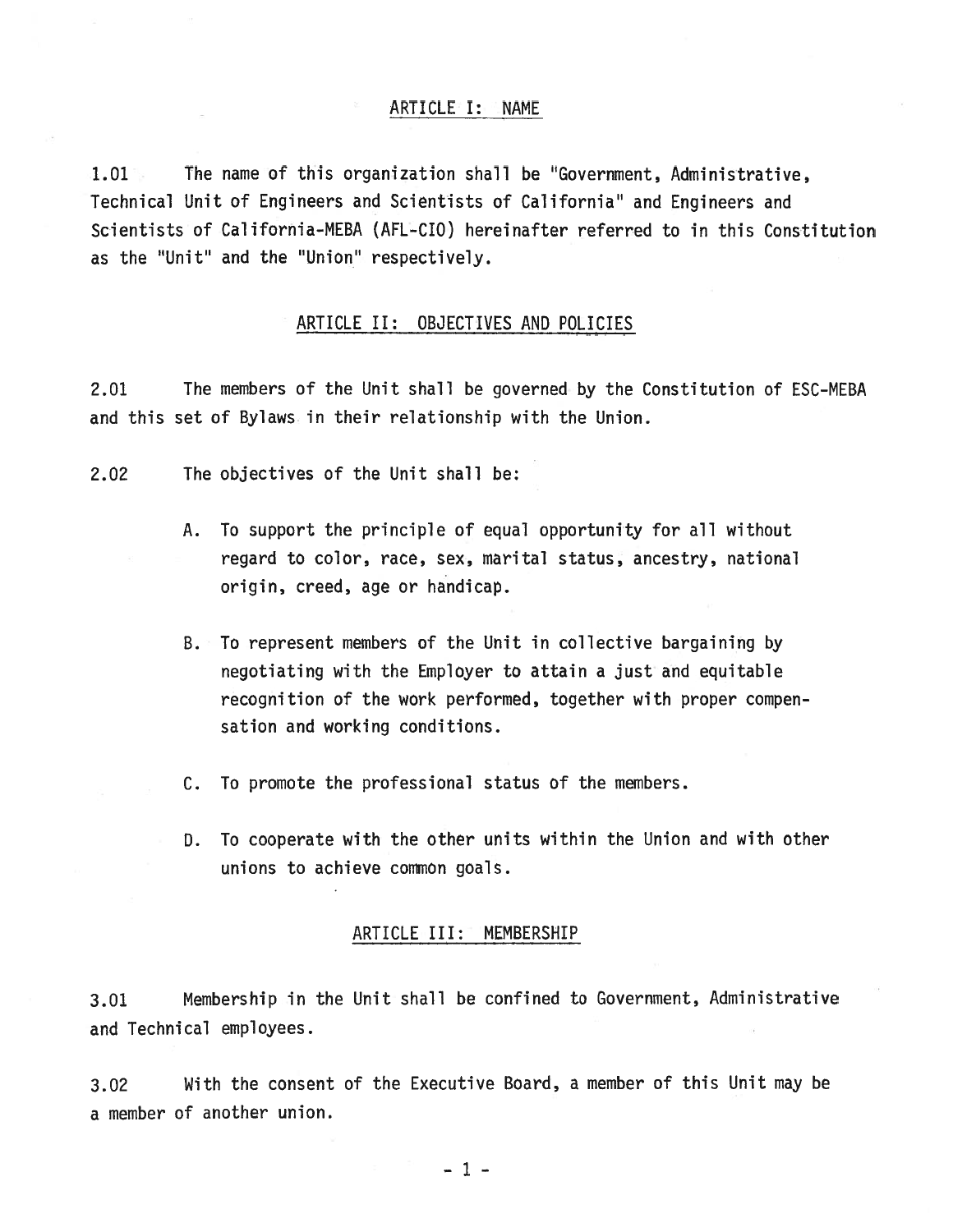3.03 A member in good standing shall be one who is not in arrears of dues or assessments. <sup>A</sup> member whose dues or assessments are not paid within <sup>60</sup> days after they become due shall be deemed in arrears and shall automatically be suspended. Such member shall lose the privilege of voting or in any manner participating in the activities of the Union. He or she may be restored to good standing under regulations which the Executive Board may institute.

3.04 Members may be disciplined by the Unit Executive Board for willful vio lation of the provisions of the Constitution, Bylaws, or lawful regulations of this Unit, or for acting in any manner or engaging in any practice which will tend to bring discredit on the honor or dignity of the members of this unit. Such offenses shall include the crossing of <sup>a</sup> sanctioned picket line. This Executive Board shall not act upon such disciplinary proceedings until a period of thirty (30) days have elapsed after notice of such intended proceedings giving the purported grounds for discipline has been mailed to the last known address of the member by registered mail, during which period the member shall have the right to presen<sup>t</sup> his/her defense to the Board in person or in writing, and to presen<sup>t</sup> evidence and witnesses.

3.05 A member in good standing may file charges against another member by submitting such charges in writing to the President. The President shall forth with notify the accused that charges have been preferred against him/her and shall convene <sup>a</sup> special meeting of the Executive Board to hear the charges and the defense of the accused member in accordance with the provisions of 3.04.

The Executive Board shall hear all relevant testimony and evidence and reach <sup>a</sup> determination as to the guilt or innocence of the accused member. A guilty verdict shall require <sup>a</sup> two-thirds vote of the Executive Board.

Should the Board determine that <sup>a</sup> member is guilty of an offense, it may levy <sup>a</sup> fine not to exceed \$150.00 for each separate offense, or it may suspend or expel the offending member.

# ARTICLE IV - OFFICERS

4.01 The officers of this Unit shall be:

—2—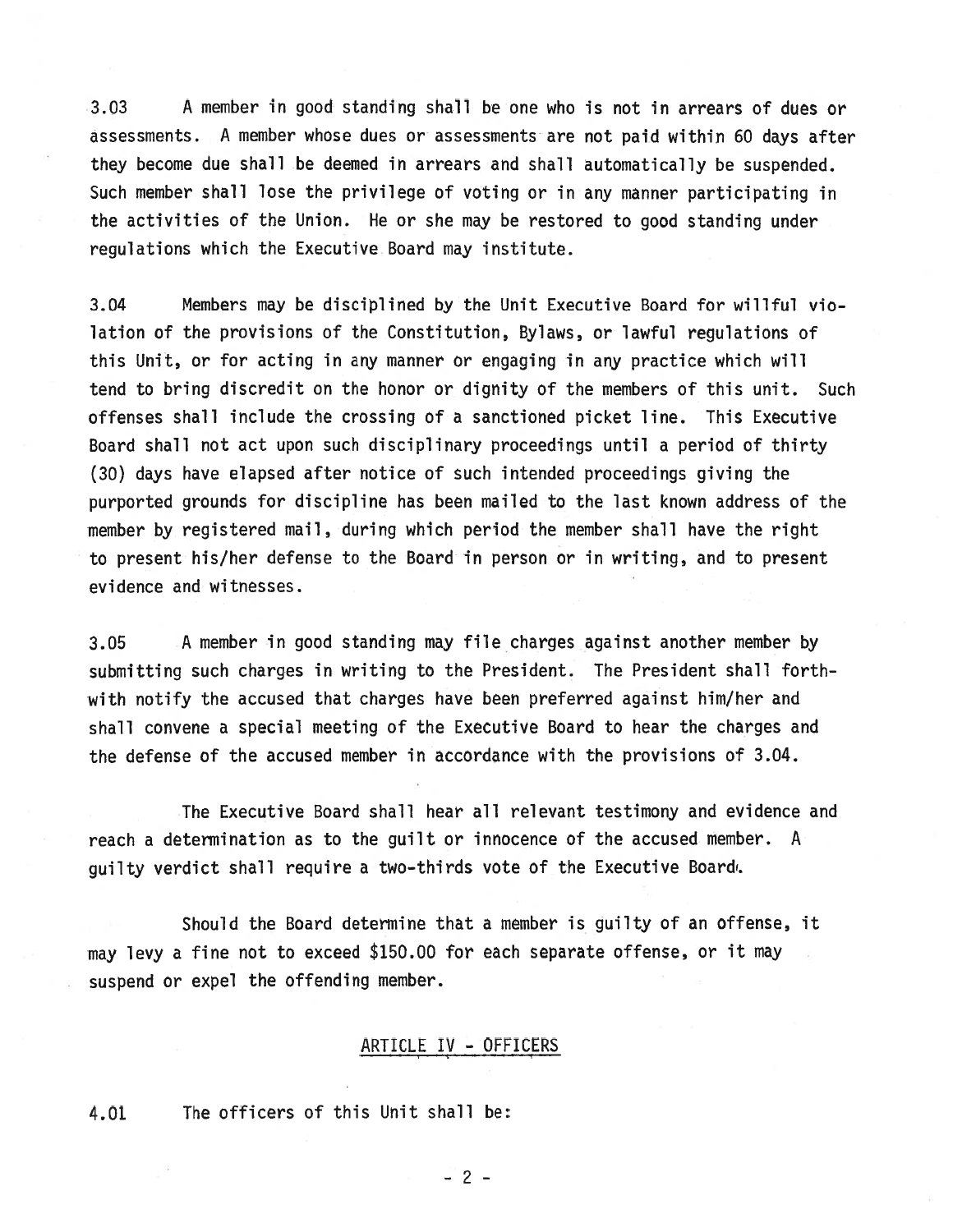President

Vice President **Secretary** Treasurer Group Representative - Environmental Protection Agency Group Representative - Port of Sacramento Group Representative - San Francisco City & County Assessors Group Representative - Woodland Clinic Group II Group Representative - Sunnyvale Group II Group Representative - X-Ray Techs - Associated Hospitals

Any additional Units that may be accepted by the ESC Executive Board, within this Unit, shall have <sup>a</sup> Group Representative installed as an officer of this Unit.

4.02 Candidates for office must be members in good standing and officers shall continue in office only so long as they remain in good standing.

4.03 The elected officers shall be installed and shall assume their new positions at the next regularly scheduled Executive Board meeting after the election.

4.04 Any officer is subject to recall. To initiate recall procedure, <sup>a</sup> written petition stating the charges purporting to justify recall, signed by at least ten percen<sup>t</sup> (10%) of the members in good standing of the Unit or by at least two-thirds of the members of the Executive Board, must be submitted to the Executive Board which shall forthwith order <sup>a</sup> recall election. The officer shall be informed in writing of the charges and shall have the right of rebuttal. Recall election shall be by letter ballot and <sup>a</sup> majority of the valid votes cast shall be necessary for recall. The ballot shall be accompanied by <sup>a</sup> statement of the charges upon which the recall petition is based and by any rebuttal of these charges which may be offered. The Executive Board may by motion suspen<sup>d</sup> the accused from the performance of the duties of his/her office pending the outcome of the vote.

4.05 The Treasurer shall be bonded.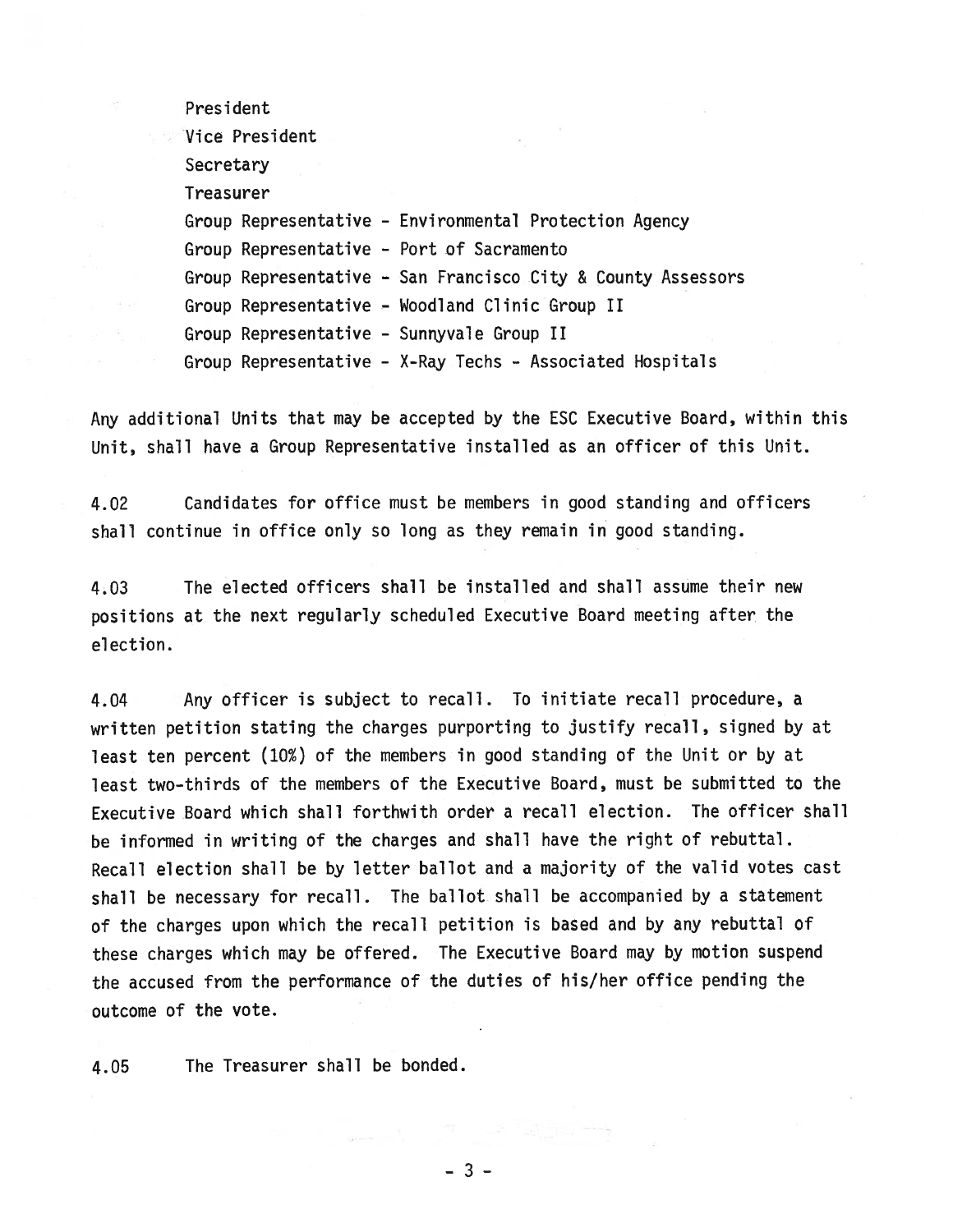#### ARTICLE V: DUTIES OF OFFICERS

5.01 The President shall preside at all meetings of the Executive Board and the General Membership. He/she may be <sup>a</sup> member of each committee ex-officio, excep<sup>t</sup> the nominating committee.

5.02 The Vice President shall perform the duties of the President during his/her absence and perform other duties as assigned by the President. The Vice President shall succeed to the presidency if it is vacated.

5.03 The Secretary shall keep minutes of meetings conducted by the Executive Board and ensure that the officers are informed of all meetings.

5.04 The Treasurer shall be responsible for maintaining accurate and adequate financial records, including the roster of members.

5.05 The Group Representative shall be responsible for liaison between their Unit and the Executive Board.

# ARTICLE VI: EXECUTIVE BOARD

6.01 The Executive Board of the Unit shall consist of the President, the Vice President, the Secretary, Treasurer. Three (3) members shall constitute <sup>a</sup> quorum for the Executive Board. The Executive Board shall meet at least three (3) times per annum.

6.02 The duties of the Executive Board shall be:

- A. To conduct all business of the Unit as provided in the Constitution.
- B. To repor<sup>t</sup> all business transacted to the membership at the next subsequent general membership meeting of the Unit.

C. To appoint such committees as may be required.

D. To act as liaison between the Unit and the Union.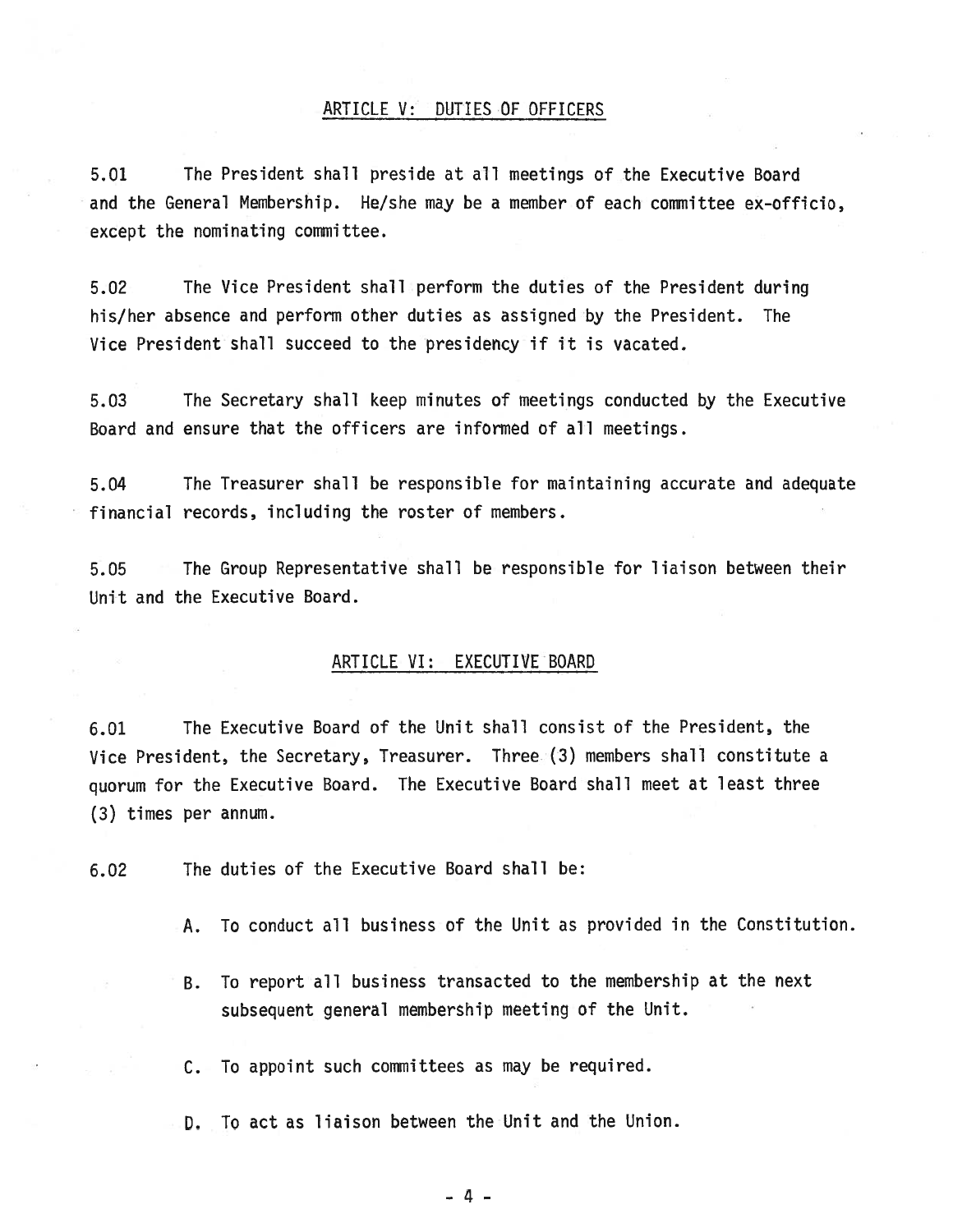6.03 Any act of the Board excep<sup>t</sup> those involving admission, suspension, or expulsion of a member or members shall be subject to review by the membership of the Unit, by presentation of <sup>a</sup> petition to the Executive Board, signed by twentyfive percen<sup>t</sup> (25%) of the members, within thirty (30) days after said act has been reported to the Unit. The Board shall, not later than thirty (30) days after presentation of the petition, submit the matter in question to all members by letter ballot to determine whether or not the membership sustains or repeals the action.

6.04 If the office of Vice President, Treasurer, Secretary or Director is vacated, the Executive Board shall within thirty (30) days conduct an election by mail ballot in accordance with the requirements under this Constitution for Officers and Directors.

#### ARTICLE VII: NOMINATIONS AND ELECTION OF OFFICERS

7.01 The term of office for each officer shall be two years. Election for the offices of the President, Secretary shall be held in the odd numbered years. Election for the offices of Vice President, Treasurer shall be held in the even numbered years.

7.02 Officers shall not hold office longer than two consecutive terms in each respective office.

7.03 Nominations shall be submitted by letter signed by not less than ten (10) members in good standing of the Unit. Such letter shall be filed with the Secretary on or before January 29th.

7.04 Election shall be by mail ballot.

7.05 Ballots shall be sent to all members in good standing of the Unit not later than February 14th. To be valid, ballots must be received on or before 5:00 pm. on March 14th.

7.06 Ballots shall be opene<sup>d</sup> and counted by the Election Committee, on the first work day following the closing of balloting, under the supervision of <sup>a</sup> neutral arbitrator.

—5—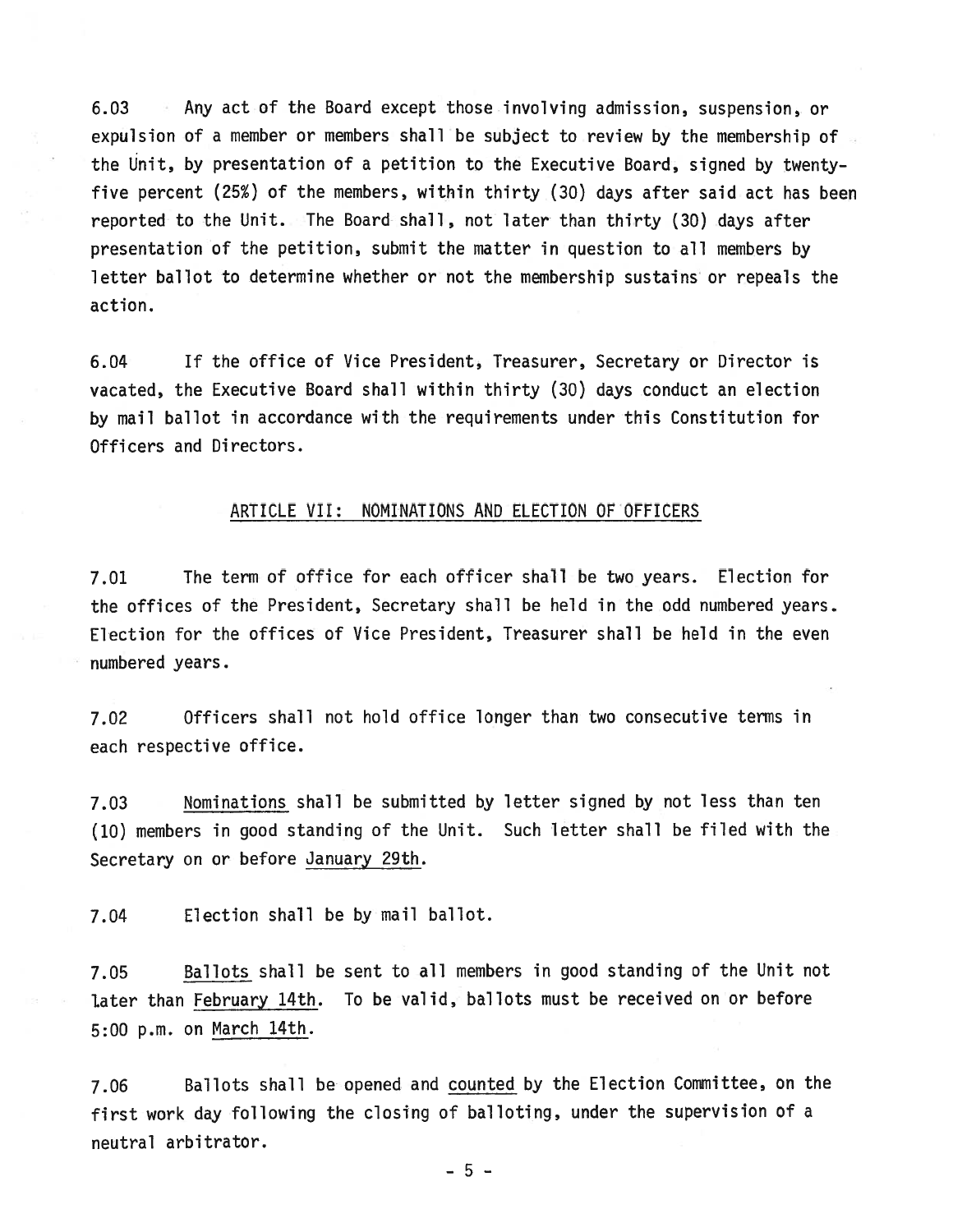7.07 A plurality of the valid votes cast shall be required for election. Write-in votes shall not be permitted.

7.08 In case of <sup>a</sup> tie, <sup>a</sup> run-off election will be held.

# ARTICLE VIII: LETTER BALLOTS

8.01 Each ballot shall state the closing date of the poll, which shall not be less than thirty (30) days after the date the ballots are mailed. Unless otherwise provided in this Constitution, each issue on the ballot shall be determined by <sup>a</sup> majority of the valid votes cast. The Election Committee shall count the ballots and certify the results to the Executive Board of the Unit, which shall incorporate said certification in the minutes of its next meeting, whereupon the results of the ballot shall become effective. Letter ballots shall be so administered as to insure the validity of the votes cast and the secrecy of the ballot.

#### ARTICLE IX: FACILITY REPRESENTATIVES

9.01 The term of office for <sup>a</sup> facility representative shall be for two (2) years.

9.02 Facility representatives shall be nominated by three (3) members in good standing in the facility in which they are employed and only members in goo<sup>d</sup> standing shall be allowed to vote or, in accordance with their local Constitution and Bylaws.

9.03 Election shall be by mail ballot.

9.04 The Secretary of the Unit shall be responsible for conducting the election at the facilities where <sup>a</sup> vacancy, re-election or recall occurs.

9.05 <sup>A</sup> <sup>p</sup>lurality of the valid votes cast shall be required for election. Write-in votes shall not be permitted.

-6-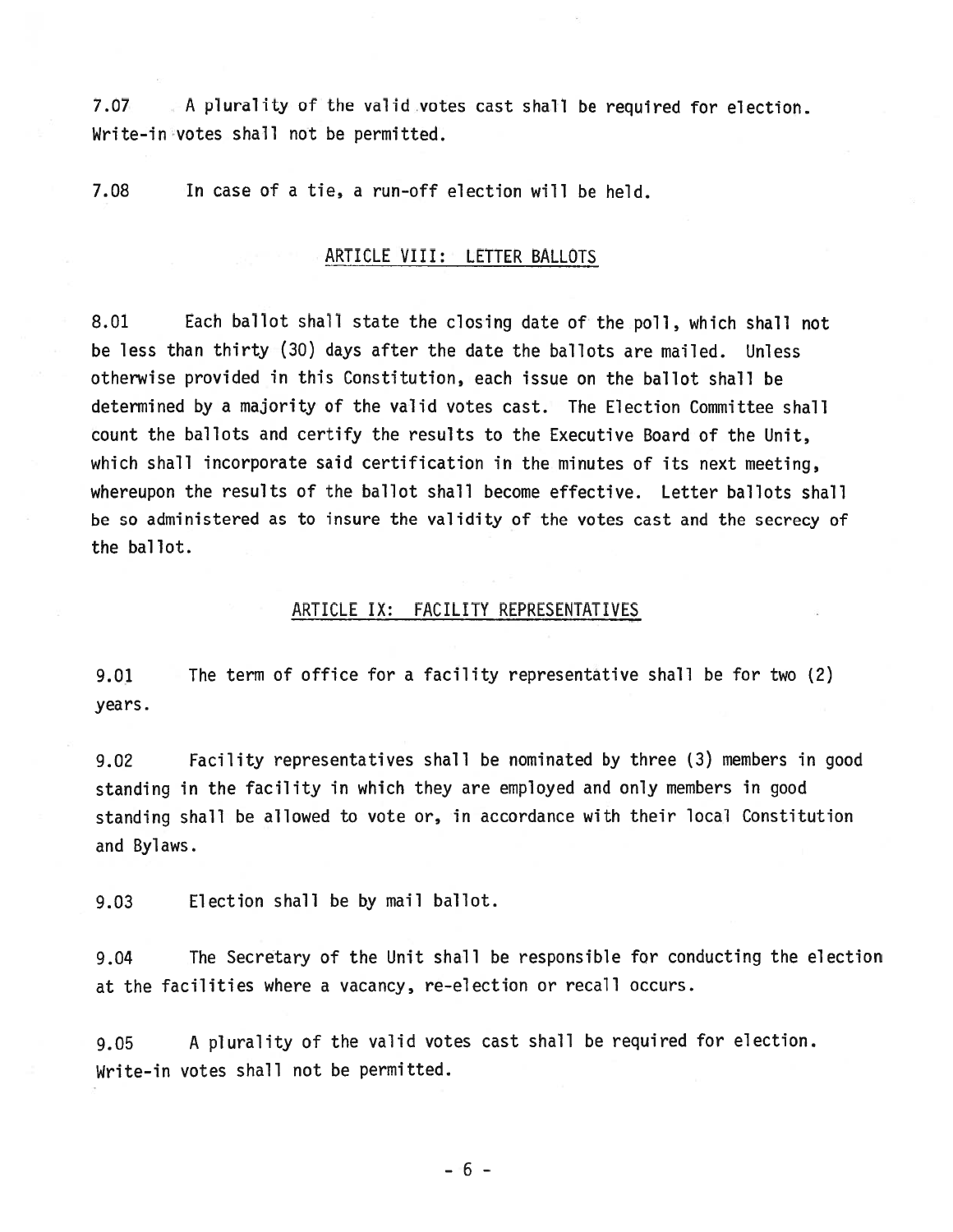- 9.06 In case of <sup>a</sup> tie, <sup>a</sup> run-off election shall be held.
- 9.07 The duties of the Facility Representative shall be:
	- A. To maintain the bulletin boards at their facility which shall include postings of notices of meetings, newsletters and other appropriate announcements and literature.
	- B. To attend to members' grievances.
	- C. To act as liaison with the Union office.
	- D. To attend to Unit and representative meetings.
	- E. To inform members of their rights and responsibilities under the contract and to encourage new members to participate in the Union and Unit affairs.

9.08 A facility representative is subject to recall. To initiate recall procedure, <sup>a</sup> written petition stating the charges purporting to justify recall, signed by at least twenty five percen<sup>t</sup> (25%) of the members in goo<sup>d</sup> standing at the facility or by at least two-thirds of the members of the Executive Board, must be submitted to the Secretary who shall forthwith order <sup>a</sup> recall election. The facility representative shall be informed in writing of the charges and shall have the right of rebuttal. Recall election shall be by letter ballot and <sup>a</sup> majority of the valid votes cast at that facility shall be necessary for recall. The ballot shall be accompanied by <sup>a</sup> statement of the charges upon which the recall petition is based and by any rebuttal of these charges which may be offered. The Executive Board may by motion suspend the accused from the performance of the duties of his/her office pending the outcome of the vote.

# ARTICLE X: GROUP REPRESENTATIVES

10.01 Each employer group shall have <sup>a</sup> representative to serve as liaison between their employer group and the GAT Executive Board.

-7—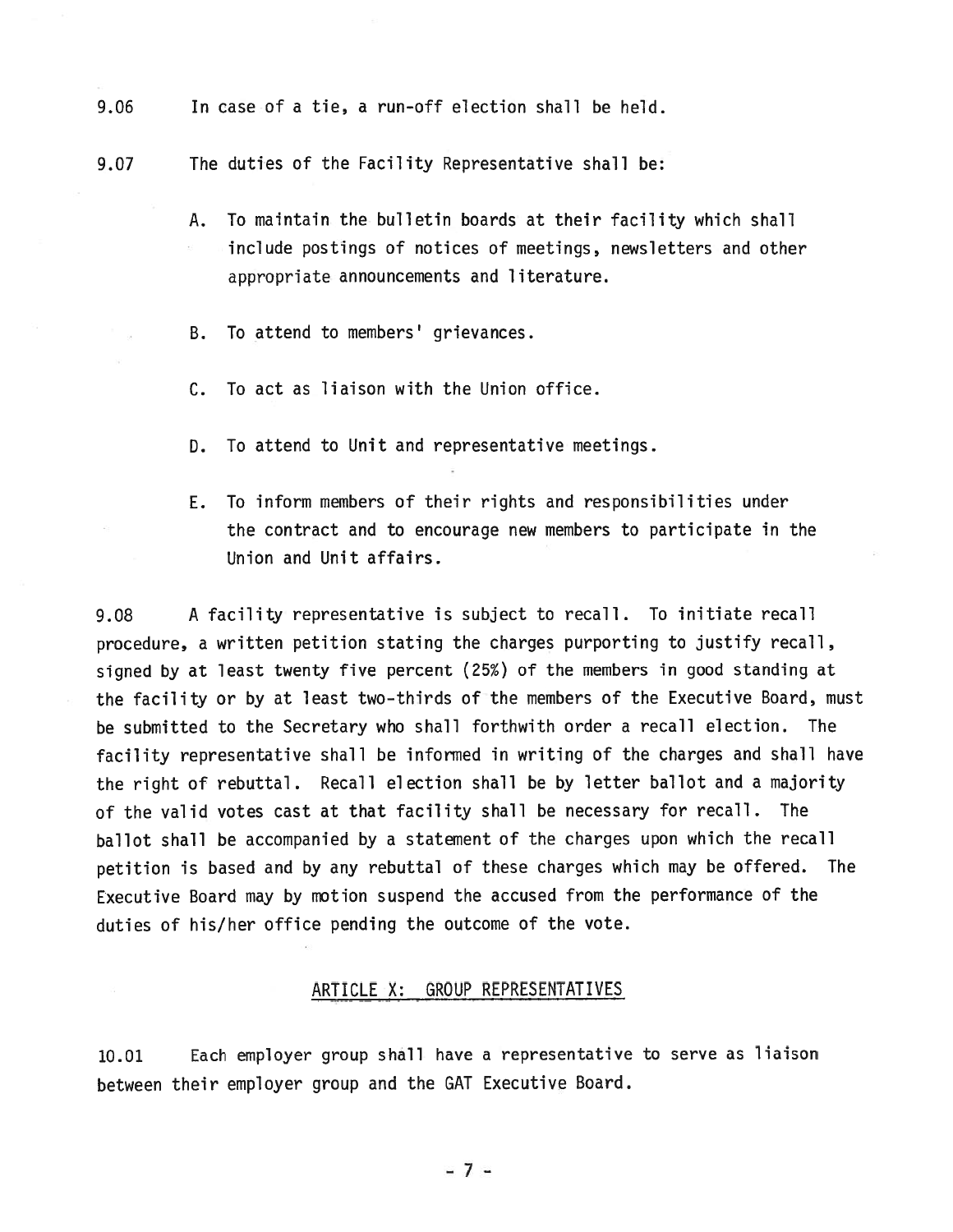10.02 Group Representatives may be appointed by the officers of the Employer group or nominated by members in the employer group in which they and the nominee are employed and election shall be by the membership within the specific employer group.

10.03 The term of office for <sup>a</sup> Group Representative shall be two years.

10.04 Election shall be by mail ballot, or in accordance with Unit Constitution and Bylaws.

10.05 Nominations shall be submitted by letter signed by not less than three (3) members in good standing of the employer group.

#### ARTICLE XI: MEETINGS

11.01 Special Meetings. Special Meetings of the Unit membership may be called at the discretion of the Executive Board but must be called by the Board within thirty (30) days of the receipt by said Board of <sup>a</sup> petition for such meeting signed by not less than twenty percent  $(20%)$  of the members in good standing. A quorum for the transaction of business at the meeting shall be ten percen<sup>t</sup> (10%) of the members in good standing.

11.02 Executive Board, annual and district meetings are open to the general membership.

# ARTICLE XII: DUES AND FINANCES

12.01 Dues for the Unit shall be determined by <sup>a</sup> majority of the valid votes cast in <sup>a</sup> letter ballot, such ballot to be authorized by the Executive Board. The ballot shall state clearly the amount of the propose<sup>d</sup> change in the Unit dues. No change shall be effective until it shall receive the required majority and such approva<sup>l</sup> is certified to the Executive Board. Letter ballot shall be in accordance with Article VIII and conducted under the supervision of <sup>a</sup> neutral arbitrator.

12.02 Dues shall be payable to the Union in advance on the first day of each semi-annual period beginning March first and September first of each year; excep<sup>t</sup>